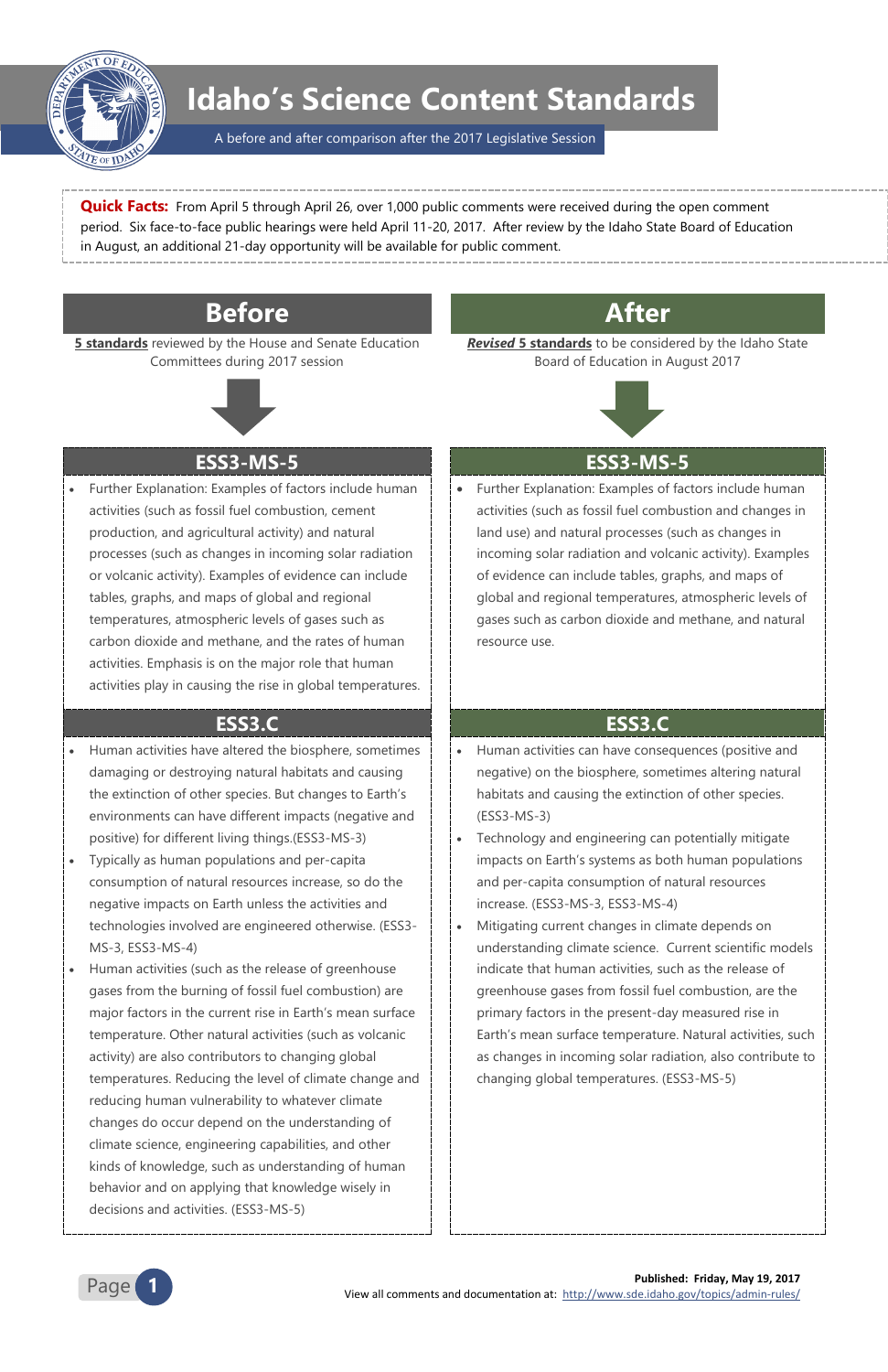

**Published: Friday, May 19, 2017**

View all comments and documentation at: <http://www.sde.idaho.gov/topics/admin-rules/>

# **Before After**



### **LS4.D LS4.D**

- Biodiversity is increased by the formation of new species (speciation) and decreased by the loss of species (extinction). (LS2-HS-7)
- Humans depend on the living world for the resources and other benefits provided by biodiversity. But human activity is also having adverse impacts on biodiversity through overpopulation, overexploitation, habitat destruction, pollution, introduction of invasive species, and climate change. Thus sustaining biodiversity so that ecosystem functioning and productivity are maintained is essential to supporting and enhancing life on Earth. Sustaining biodiversity also aids humanity by preserving landscapes of recreational or inspirational value. (LS2- HS-7, LS4-HS-6.)
- Biodiversity is increased by the formation of new species (speciation) and decreased by the loss of species (extinction). (LS2-HS-7)
- Sustaining ecosystem health and biodiversity is essential to support and enhance life on Earth. Sustaining biodiversity also aids humanity by preserving landscapes of recreational, cultural, or inspirational value. Humans depend on the living world for the resources and other benefits provided by biodiversity. Impacts on biodiversity can be mitigated through actions such as habitat conservation, reclamation practices, wildlife management, and invasive species control. Understanding the effects of population growth, wildfire, pollution, and climate variability on changes in biodiversity could help maintain the integrity of biological systems. (LS2-HS-7, LS4-HS-6.)

### **LS4.D LS4.D**

 Humans depend on the living world for the resources and other benefits provided by biodiversity. But human activity is also having adverse impacts on biodiversity through overpopulation, overexploitation, habitat destruction, pollution, introduction of invasive species, and climate change. Thus sustaining biodiversity so that ecosystem functioning and productivity are maintained is essential to supporting and enhancing life on Earth. Sustaining biodiversity also aids humanity by preserving landscapes of recreational or inspirational value. (LS4- HS-6, LS2-HS-7.)

 Sustaining ecosystem health and biodiversity is essential to support and enhance life on Earth. Sustaining biodiversity also aids humanity by preserving landscapes of recreational, cultural, or inspirational value. Humans depend on the living world for the resources and other benefits provided by biodiversity. Impacts on biodiversity can be mitigated through actions such as habitat conservation, reclamation practices, wildlife management, and invasive species control. Understanding the effects of population growth, wildfire, pollution, and climate variability on changes in biodiversity could help maintain the integrity of biological systems. (LS2-HS-7, LS4-HS-6.)

### **ESS2.D ESS2.D**

 Current models predict that, although future regional climate changes will be complex and varied, average global temperatures will continue to rise. The outcomes



predicted by global climate models strongly depend on the amounts of human-generated greenhouse gases added to the atmosphere each year and by the ways in which these gases are absorbed by the ocean and biosphere. (ESS3-HS-6)

 Current models project that, without human intervention, average global temperatures will continue to rise. The outcomes projected by global climate models depend on

the amounts of greenhouse gases added to the atmosphere each year and by the ways in which these gases are stored by Earth's systems. (ESS3-HS-6)